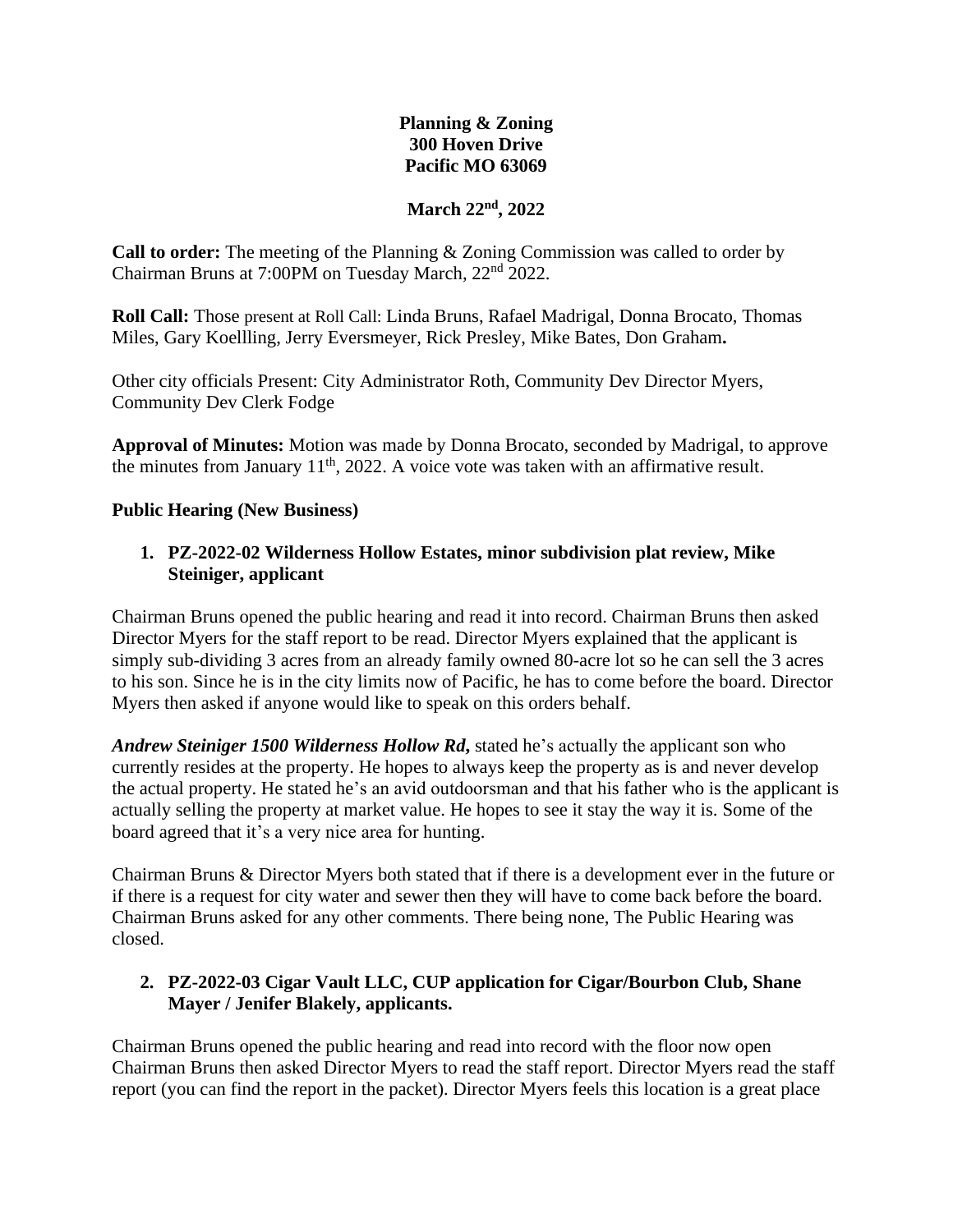for what the applicant is doing. He feels parking won't be a problem. The comprehensive plan shows this as a downtown C-1 Zoning. City staff feels that this would be a strong fit for Pacific's downtown area. This would bring people in that downtown area. He explained that the nearest cigar bar to us is Chesterfield. Director Myers feels that this should be a good fit and recommends that the board allow the CUP to go forward.

Chairman Bruns thanked staff and asked if anyone would like to speak on the behalf.

# **Jen Blakely 115 N. First St Pacific MO/ Shane Mayer 544 Orchard Lane Eureka, MO:**

Purchased property to bring cigar vault to Pacific. Expect to sell cigar, cigar accessory & have bar service. Plans to have membership with private events with other private services available to members. Wants to allow the public to enjoy the services. Applicant read to the board some statistics that show the value of a Cigar bar. Applicant Blakely feels they would bring a higher type of clientele to Pacific. She feels this type of business would make Pacific a destination rather than being a stop on the map. Applicant Blakely will keep the exterior mostly as is with minor cosmetic changes. Applicant spoke with Pacific's Chief of Police who did not see an issue with this business being allowed.

Chairman Bruns asked if anyone on the board would like to ask any questions at this time. Commissioner Brocato wanted to know if the option to bring your own cigars and bourbon as some other cigar bars do. The applicant agreed that they will have lockers for private members to store their own items. Commissioner Madrigal stated he's aware of the applicant's other business Landing Hub located in Pacific and knows they'll do the same with this. Commissioner Bates said this would be a good fit for the downtown area, but he wondered how other cigar bars have done with the pandemic. Commissioner Presley also stated he is aware of the applicants ability to run a successful business and believes Pacific is lucky to have people coming to Pacific and really investing on the community. Chairman Bruns asked for other comments. There being none, the public hearing was closed

Chairman Bruns then asked Administrator Roth if the 185ft letters fall under Public Speaking or New Business. Admin Roth said that it falls under New Business.

**PZ-2022-02 Wilderness Hollow Estates**- Approve application from Mike Steiniger applicant, requesting approval of minor subdivision plat. **A motion was made by Commissioner Eversmeyer, seconded by Commissioner Madrigal to approve as presented. A voice vote was taken with an affirmative result of 9-0. Chairman Bruns declared the motion approved, to go before the Board of Alderman April 5th** .

Administrator Roth stated to be clear there is no city water or sewer services imposed at this moment. If they ever subdivide in the future that could be in play at that point. There's no need to do this now since they are already on an existing well.

**PZ-2022-03 Cigar Vault LLC- Approval for CUP application for Cigar/Bourbon Club for Jen Blakely/Shane Mayer applicant. A motion was made by Commissioner Brocato, Seconded by Commissioner Madrigal to approve as presented. A voice vote was taken with an affirmative result of 9-0. Chairman Bruns declared the motion approved, to go before the Board of alderman on April 5th .**